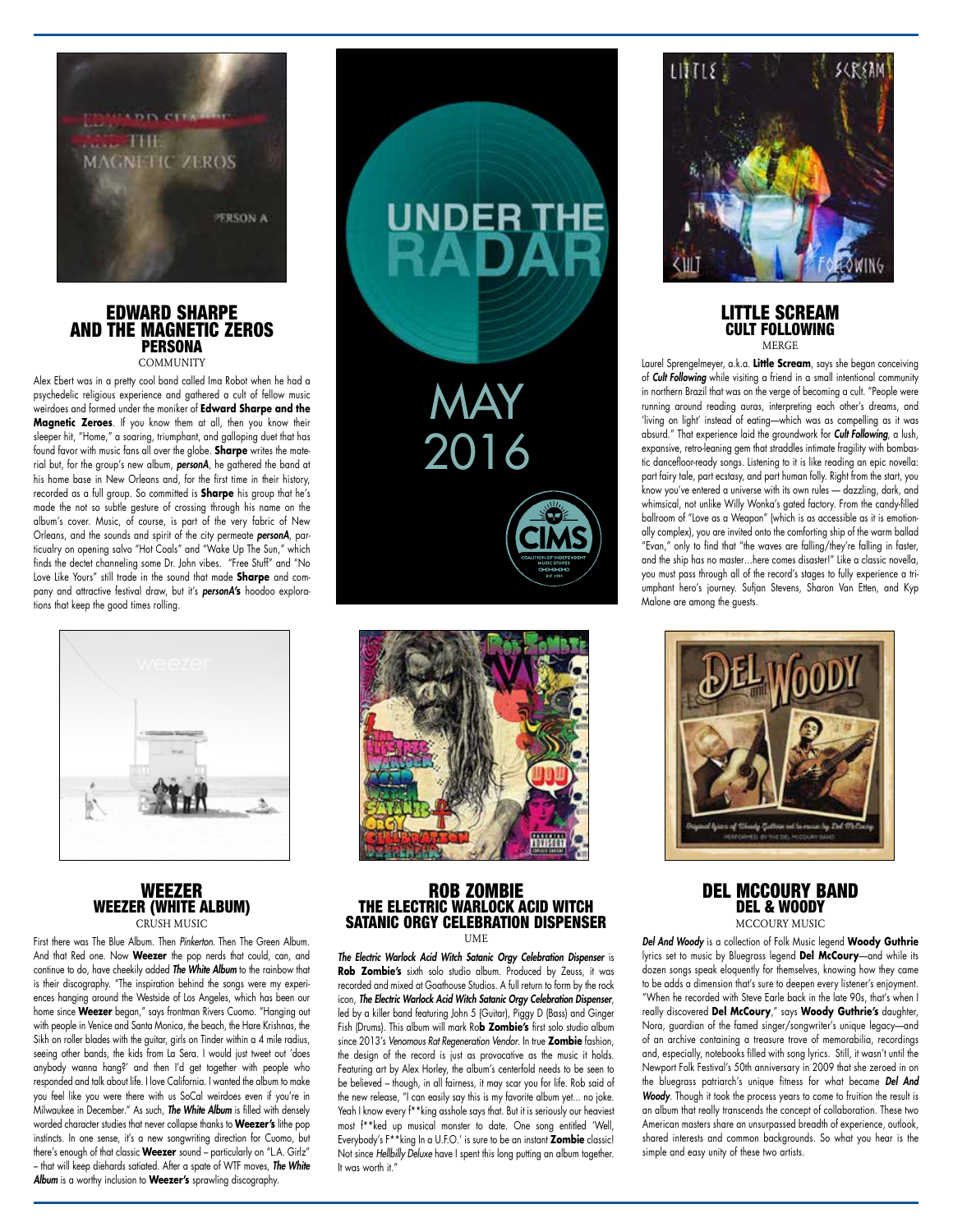

## A GIANT DOG PILE **MERCE**

Forging their friendships in the crucible of their Houston, TX, high school, Sabrina Ellis (vocals), Andrew Cashen (vocals, guitar), and Orville Neeley (drums) first got their start covering AC/DC, The Ramones, Joan Jett, and the finer points of the *Back to the Future* soundtrack at school dances under the band name Youth In Asia. Reuniting in Austin in 2008, they enlisted their pals Andy Bauer (guitar) and Graham Low (bass) and christened the act **A Giant Dog**. **AGD** is raucous ear candy culled from the hookdriven melodies of Slade, the Glam-baked swagger of Marc Bolan, the morbid fantasy of *Killer*-era Alice Cooper, and the unpredictable wit of Sparks. Sabrina and Andrew's lyrics, equal parts brutally honest, clever, and debased, have a knack for taking their idiosyncratic depravities and making them feel universal. These songs are by, for, and about the losers, freaks, and outcasts... The lonely. The terminally horny. Boozehounds and party animals. *Pile* shows a band whose years of road-dogging have honed them into unstoppable rock machines, dealing in divorce, getting older, dying, frustration, and futility, ultimately transcending those earthly headaches through the power of rock 'n' roll. Dig it.



## LUCINDA WILLIAMS THE GHOSTS OF HIGHWAY 20 HIGHWAY 20 RECORDS

We've all heard about the iconic vibe of Route 66, the neon lights on Broadway and the ocean air of the Pacific Coast Highway. But there are untold stories emanating from Interstate 20, which cuts a 1500-mile swath from South Carolina to Texas, and cuts deep into the spirit of those who've spent their lives traversing it. **Lucinda Williams** is one of those people, and with the expansive, enveloping *The Ghosts of Highway 20*, she brings those stories to life and gives listeners a remarkably vivid look at how the highway has been a literal and figurative backdrop throughout her entire life. The thread of *Highway 20* connects those songs, mirroring the winding route of the road itself, a street that cleaves close to **Williams** childhood homes, the final resting place of her mother, the sites where signposts of her formative years are forever planted. The connection runs deep here, particularly on the dark and moody tones of the album's poignant title track, on which **Lucinda** ponders the lives that were lived, the legacies that were left and the imprints that remain on her own soul. *The Ghosts of Highway 20* may be the most deeply felt, deeply affecting work of Lucinda Williams illustrious 35-plus-year career – which, of course, is really saying something.





## ROGUE WAVE DELUSIONS OF GRAND FUR EASY SOUND

Over the decade and a half that **Rogue Wave** has made music, Zach Rogue has continued to expand his band's emotional spectrum. Drawing inspiration from the inevitable delusions of everyday American life, **Rogue**, his long-time bandmate Pat Spurgeon, and their fellow members have returned reinvigorated, and with a fresh sound founded on the art of patience, the fearlessness of experimenting, and the unbridled joy of creating something meaningful to help us navigate through these vacant times. That the album is called *Delusions of Grand Fur* is another matter… but hey: Don't judge a record by its title. Trust in the creative partnership at the core of **Rogue Wave**. Besides, trusting in its own abilities and leaning on each other, **Rogue Wave** has seized creative control of its identity and sound and is set to smash any preconceptions of its music, revealing the most truthful, powerful, and urgent sonic blueprint of the band to date.



### SAY ANYTHING I DON'T THINK IT IS EQUAL VISION

Over the past decade plus, Max Bemis has developed a hard-earned reputation for avoiding 'the norm' with each **Say Anything** release. *I Don't Think It* a beautiful new addition to Max's diverse discography that broke new ground for the project creatively while still maintaining a lot of the core qualities that **Say Anything** fans value most. *I Don't Think It Is* is a raw, emotive record full of poignant lyrics, punk and math rock guitars and a decidedly new rhythmic approach for the band. This breaking of new percussive ground comes in large part to Max's choice for the first ever "full partner in the production and composition" of a **Say Anything** record ever, Darren King of Mutemath. While Darren was clearly the most prominent collaborator on the record, Cody Votolato of the Blood Brothers, Paul Hinojos of At The Drive In, Christian Holden of Hotelier, Max's wife, Sherri DuPree of Eisley, and a slew of others also make appearances on the record. Once the record was written and recorded it was turned over to the incomparable Will Yip, whose mix managed to perfectly manicure the soundscape that Max and friends had created – and that you are likely freaking out about. Enjoy.



# SANTANA SANTANA IV

SANTANA IV RECORDS/THIRTY TIGERS

*Santana IV* reunites the revered early 70s lineup of guitar icon **Carlos Santana** (guitar, vocals), Gregg Rolie (keyboards, lead vocals), Neal Schon (guitar, vocals), Michael Carabello (percussion) and Michael Shrieve (drums). The album signifies the first time in 45 years since 1971's multi-platinum classic *Santana III* that the quintet has recorded together. *Santana IV* features 16 all-new tracks written and produced by the band that burst with the same unparalleled energy and superlative musicianship that made **Santana** a pioneering force in world music and a household name across the globe. All of **Santana's** signature elements are here: Afro-Latin rhythms, soaring vocals, electrifying bluespsychedelic guitar solos, and irrepressibly jubilant percussion work with widescreen hooks and melodies that will lodge themselves in the thicket of listeners senses and stay there. Joining the core *Santana IV* band in the studio are current **Santana** members Karl Perazzo (percussion) and Benny Rietveld (bass), with the legendary vocalist Ronald Isley guesting on two cuts. "It was magical," says **Santana** on cutting the album. "We didn't have to try to force the vibe. It was immense."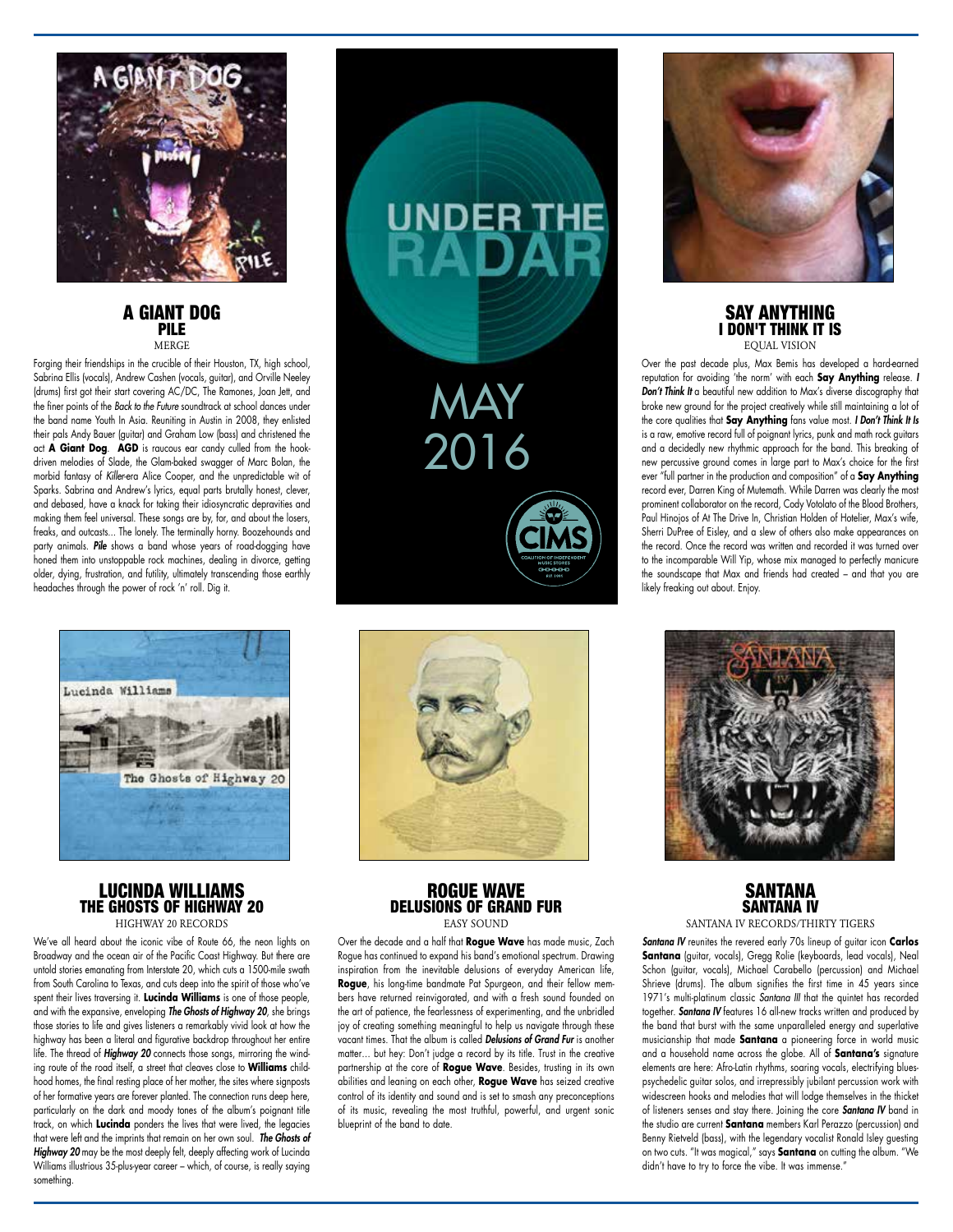



### BLUE OCTOBER HOME UP DOWN RECORDS

**Blue October** is the San Marcos, TX-based band known for it's shimmering melodies and heart-string pulling lyrics, and boasts one of the most emotionally charged and magnetic front men in music today in Justin Furstenfeld. **Blue October** has charted seven Top 40 singles over seven albums. Songs like "Into The Ocean", "Hate Me", "Calling You", "Bleed Out" and "Fear" from albums such as 2009's Billboard Top 15 debut, *Approaching Normal*, 2011's Billboard Top Ten debut *Any Man In America*, the Platinum-selling *Foiled* and most recently Billboards #13 debut *Sway* (2013), reaching audiences around the world. In 2015, **Blue October** returned to the studio to record their new album, titled *Home*. "*Sway* was about finding inner peace and learning to live in a healthy way," says Furstenfeld. "This new album is about what we do with our time on earth, how we're going to utilize that time in a positive way and make it the best we possibly can by bettering ourselves." *Home* is sure to inspire everyone to embrace life and live to our fullest extent.

# THE VIRGINMARYS



## **CANDLEBOX** DISAPPEARING IN AIRPORTS PAVEMENT MUSIC

In a storied rock 'n' roll career of multi-platinum albums and timeless, ubiquitous radio smashes, **Candlebox's** sixth studio album, *Disappearing In Airports*, finds the renowned lineup infused with a new energy and openness. "I want to take **Candlebox** into a new world, and this record is very different, very diverse for us," says band founder and frontman Kevin Martin. "It's about growth and pushing the band in the direction for a new audience." With songs ranging from the pissed and urgent "God's Gift" to the edgy unease of "I've Got a Gun" to the amorous romp of "Supernova," *Disappearing In Airports* is a bold musical statement from a revitalized band. The amicable departure of original members Scott Mercado and Peter Klett allowed **Candlebox** the opportunity to shake things up, and that newfound energy and impetus is evident in the dozen tracks on *Disappearing In Airports*. Ultimately, while *Disappearing In Airports* is clearly **Candlebox**, Martin observes that the record, compared to its predecessor is "banked right turn; I don't think it's 90 degrees but we are taking chances. You've got to push yourself outside of that comfort zone."





## GOOD TIGER A HEAD FULL OF MOONLIGHT METAL BLADE

**Good Tiger** was formed in 2015 by guitarists Derya "Dez" Nagle and Joaquin "Jo" Ardiles. Dez enlisted some of the pair's most talented friends to complete the lineup: vocalist Elliot Coleman, drummer Alex Rüdinger, and bassist Morgan Sinclair. With members in various locations throughout the globe, *A Head Full of Moonlight* – the new album– was pieced together internationally by a selection of exceptionally talented individuals. The group was intent on recording this album on their own, and announced the band to the world through a crowdfunding campaign. For a brand new band, this was a fairly risky move, but in less than 24 hours, they had raised over \$18,000. By the end of their campaign this figure rose to a staggering \$45,980. That sum served as a resounding endorsement from fans that, yes, they were just as excited for this new project as the band themselves. The result is dynamic, exciting, heavy rock music, for the lack of a better term, played by accomplished musicians. Each member's prowess is clearly on display while playing for the sake of the song rather than boastful musical technicality.



### DIVIDES WIND-UP/CONCORD

When **The Virginmarys** look at the world, all they see is control. Uncaring governments controlling suppressed masses. Drugs and alcohol controlling the bodies and minds of the vulnerable. Warmongers controlling the fates of entire nations. It's what fuels the vitality and vitriol of their second album, *Divides*, and it seems, to them, impossible not to address. Produced by Gil Norton (Pixies, Foo Fighters, Catherine Wheel), the resulting album is undoubtedly one of the most impressive, adventurous and outspoken rock records of the year, tackling themes from the deeply personal to the vehemently political with punk force and melodic panache. From the gargantuan cavern riffs of 'Push The Pedal' to the epic finale of 'Living In My Peace', *Divides* is a record unafraid to scale the barricades and bare its bruises. On the political front, the furiously pop metal 'Free To Do Whatever They Say' – named in tribute to Bill Hicks' legendary Go Back To Bed America routine - confronts "the control the system and government has on people." It's not all bleakness and politico punk vitriol, mind. There are heartwarming – and occasionally sexy - bits too, like 'Halo In A Silhouette' and 'I Wanna Take You Home' – which is your basic, nononsense shagging song. Rawk!



## QUIET LIFE **FOGGY** STRANGE LIGHT RECORDS

**Quiet Life** made their latest album over the course of a few humid midsummer weeks in Dr. Dog's Mt Slippery studio in Philadelphia with zero air conditioning and with no time constraints. The sessions with producer Scott McMicken (Dr. Dog) and engineer Nathan Sabatino would blur the lines of day and night; resulting in a 24/7 operation across Mt. Slippery's multiple live-rooms and mixing consoles. What emerged from the murk of this studio schedule is *FOGGY*, a record that has as many sonic traits as the band has miles on their tour van. **Quiet Life** enlisted an old friend, Greg Giorgio (The National, Trey Anastasio), to give the record a final mix and clarity that belies its name. Spanning lo-fi folk, Americana and psychedelic pop, **Quiet Life** has made a record that is as ageless as the sound of the predecessors to whom they credit inspiration. *Rolling Stone* has called the band "charming," CMT has described their sound as having "oceanside swagger" and Esquire touts them as "comfortably authentic". *FOGGY* is an easy-going collection of songs that defines the band as a purveyor of classic rock and roll sounds, and as a successor to rock and roll staples, who have managed to create a sound unmistakably their own.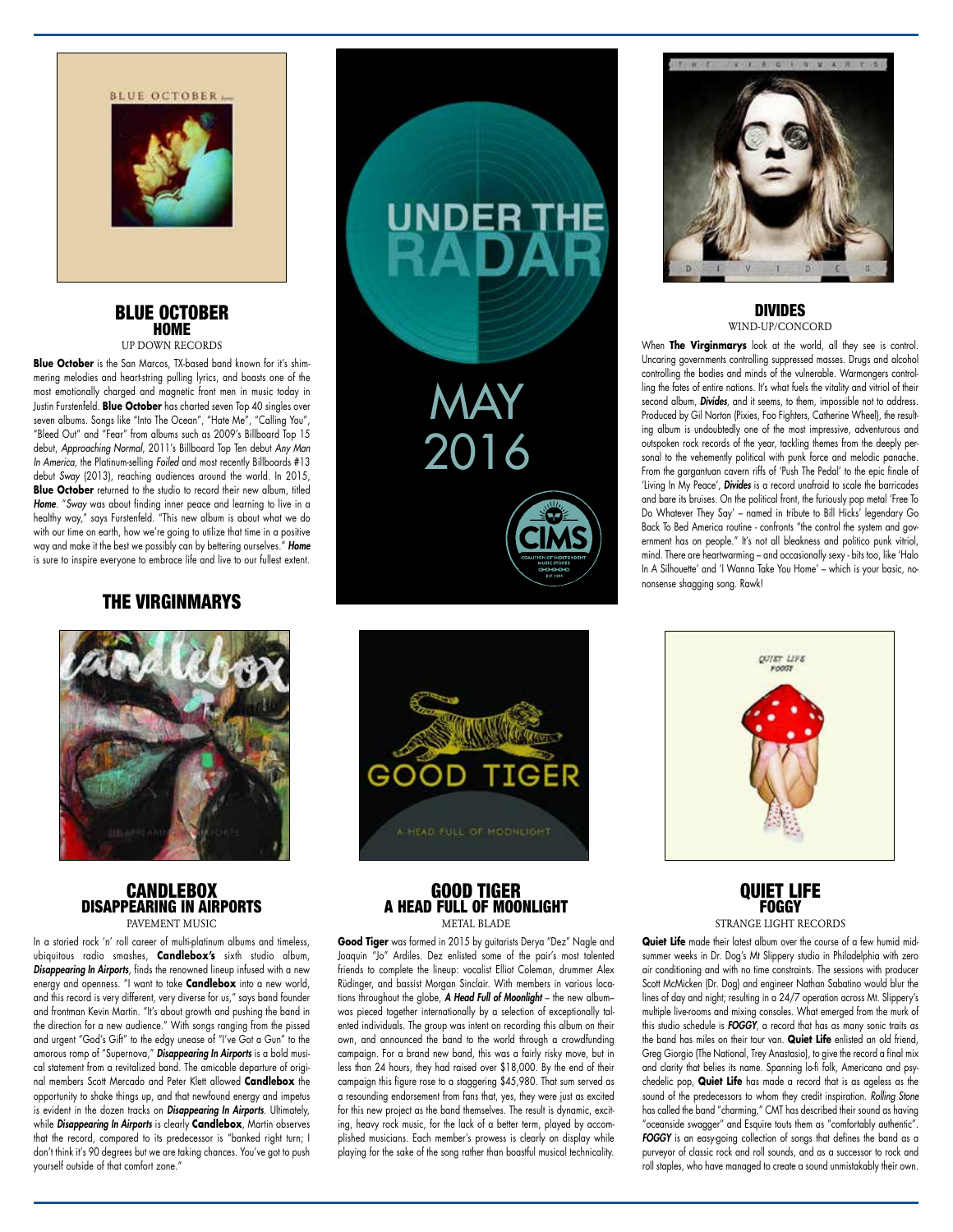

#### THE JAYHAWKS PAGING MR. PROUST SHAM

*Paging Mr. Proust* finds that **The Jayhawks** holding steady as one of America's finest rock bands. Based around leader Gary Louris' gift for melody, *Paging Mr. Proust* features the long-time core of the **Jayhawks**: Louris (lead vox/guitars), Marc Perlman (bass), Tim O Reagan (drums/ vox), and Karen Grotberg (keyboards/vox) – augmented by co-producer, Peter Buck (late of R.E.M.). From the jangle of album opener "Quiet Corners & Empty Spaces" to the trademark harmonies of "Isabel's Daughter" to the more pensive "Lover Of The Sun," *Paging Mr. Proust* makes a clear case that **The Jayhawks'** power remains undiminished from their initial national impact, 1992's *Hollywood Town Hall*. *Paging Mr. Proust* other highlights include sludgy rocker "Lost The Summer," the kraut-rock groove of "Ace" and the taut minimalism of "Comeback Kids" bring new sounds to the palette. *Paging Mr. Proust* shows a commitment to adventure and forward motion, which makes this collection of songs exciting and instantly memorable.



HOLY WHITE HOUNDS SPARKLE SPARKLE RAZOR & TIE

**Holy White Hounds** make endearing but feral alt-rock that recalls the best of the 90s noisemakers you've come to know and love. *Sparkle Sparkle,* their new album, has many highlights, including "Switchblade," "Blind," "In Your Skin," "Ghost Arm," "Oh Mama," and "Laser Beams." Switchblade" cuts the difference between Beck's infectious slacker detachment and Queens Of The Stone Age's gift for the infectious trapezoidal hook. Beneath the coiling hooks of "Oh Mama" is a profound snapshot of male adolescence. It unpacks a friend hearing his mother launch into a men-are-pigs diatribe, and reveals the wounding the boy feels hearing such negativity. "Laser Beams" is aimed at the school bully, and it masterfully dismantles him with the power of an underdog's epiphanic self-reflection. The pent-up tension throughout the album is satisfyingly channeled into the strutting rhythms and carnal pleasures of "In Your Skin" and "Black Lust." Rounding out the dynamics are the mid -tempo tracks "Blind" and "Ghost Arm" which teeter between slinky 1990s infectious alt-rock and punk rock anthemics.



MAY

UNDER THE

2016

## JOHN DOE THE WESTERNER COOL ROCK RECORDS

**WESTERNER** 

John Doe needs no introduction. Thanks to his time in the seminal Los Angeles punk outfit, X, and his acclaimed solo career, **Doe** has proven himself time and time again as one of America's best songwriters. His latest album, *The Westerner*, is a psychedelic soul record dedicated to Michael Blake – the author of many books, including *Dances With Wolves*, and **Doe's** friend of more than 30 years. "Many of these songs are about him or use him as the main character, and his presence has been with me throughout the making of the record," says **Doe**. "The first day I arrived in Tucson, I spent time with Michael who was in hospice care. Three hours later, as we began recording, I got a call that he had passed over. It was a gift to have seen him one last time and an intensity I've never experienced in a recording session." *The Westerner* was produced by Howe Gelb – another Tucson native best known as the auteur behind indie rock legends, Giant Sand. "Howe, the city of Tucson & particularly WaveLab Studios have a sparse, desert sound," says **Doe**. "Since many of the new songs are set in the desert, recording there was a natural choice." The result is a deep and engaging meditation on friendship that rivals **Doe's** finest work… And you need it.





**Haken** have become a major name on the prog scene since the release of 2013's *The Mountain*. Their new album, *Affinity*, finds these nu-proggers looking to the future via the past. "Everybody knows the 1970s was a golden age for prog music," explains guitarist Charles Griffiths. "But this time, we have gone more towards the next decade for our inspiration. For me, it means albums like *90125* from Yes, *Toto IV* and King Crimson's *Three of a Perfect Pair* and even Vince DiCola's score from *Transformers The Movie*. We all love the sounds they used; the keyboard and drum sounds gave the music a cool flavor and we've incorporated some of that approach throughout **Affinity**, but especially on the track '1985'. Of course there's still a modern edge to the drums and heavy guitar tones." While *Affinity* is not a concept album, Griffiths explains that there is a loose theme running through the lyrics. "The broad lyrical theme of the album is about how we are all connected, both literally and in more abstract sense. *Affinity* seemed like the perfect title since it can refer to the biological connection between all living things; our common ancestry. But we're also reflecting on our personal relationships, as well as looking at human nature from a more global perspective."



## SIXX: A.M. PRAYERS FOR THE DAMNED ELEVEN SEVEN

Rock luminaries, Dj Ashba (Guitar), James Michael (Lead Vocals) and Nikki Sixx (Bass), collectively known as **SIXX:A.M**, With two U.S. Billboard top 20 albums and a string of hit singles already under their belt, *Prayers For The Damned* represents the band's most ambitious, complete and adrenaline-soaked effort to date. James Michael once again, plays triple-duty on *Prayers For The Damned* as vocalist, the album's producer and mixer, thereby solidifying the unique musicianship of this beloved hard-rock outfit. The introspective cover art for *Prayers For The Damned* is an original design created by guitarist Dj Ashba, further proving that all aspects of this album are a collaboration of true passion for the band. "**SIXX:A.M**. is in the most creative place of our careers," says Sixx, "For James, Dj and myself, we think it's the perfect time to release so much quality music to our fans who've been supporting us over the last 3 albums." Michael agrees, "The double-albums will leave no stone unturned in our quest to create important music and push the boundaries of rock." Ashba concludes, "We are on a mission to give our fans even more than they could have hoped for, both musically and visually."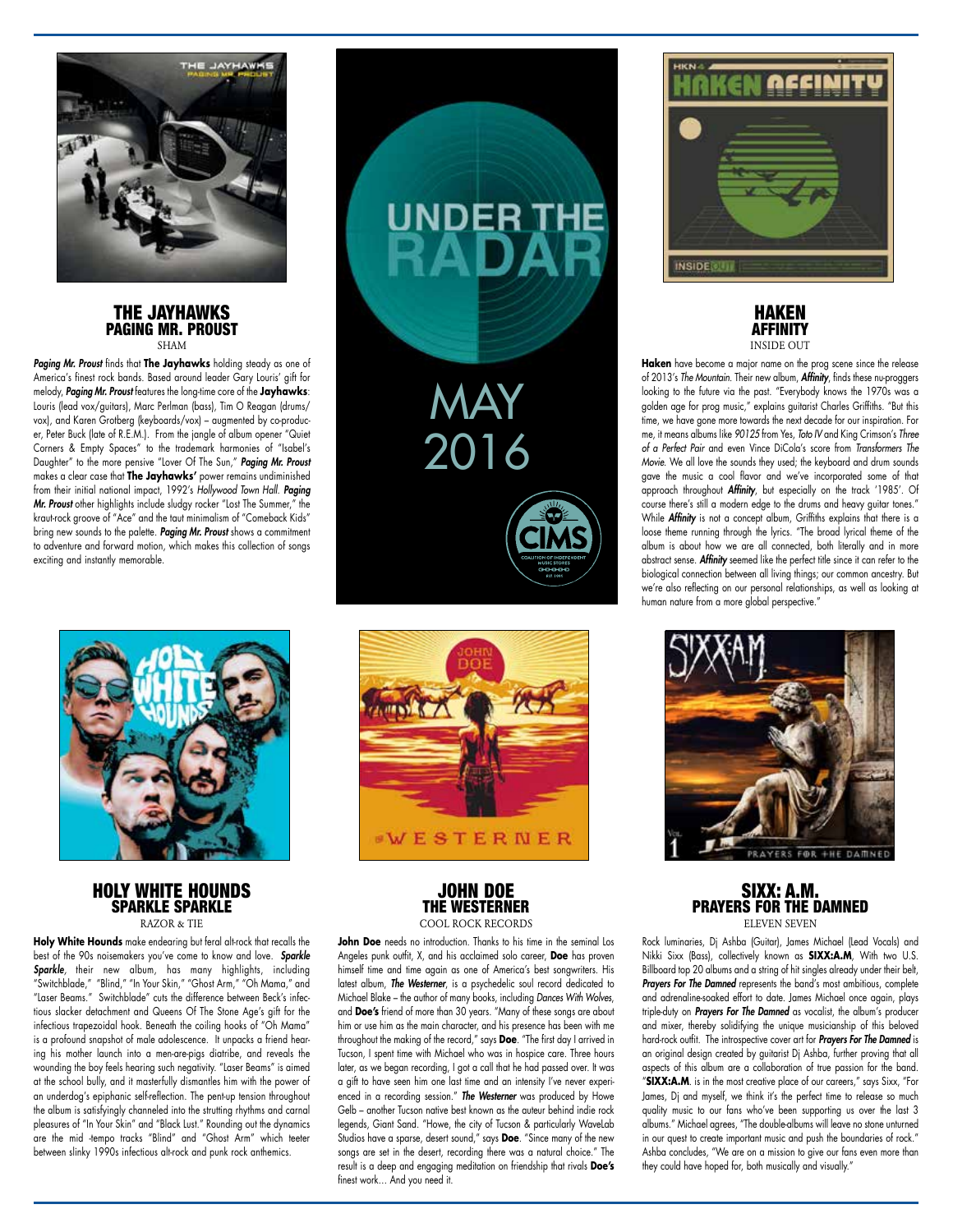

### PEPPER OHANA LAW RECORDS

*Ohana*: The Hawaiian word for family, which is used to convey the sense of togetherness that transcends blood ties. For **Pepper** paying homage to their roots is essential over a decade in to their celebrated career. The Southern California trio, who formed in 1997 and moved to the mainland from the three musicians' hometown of Kailua-Kona, Hawaii in 1999, know that where they come from should always be infused in the music they create. On *Ohana*, **Pepper** embraces the feelings and sounds that encouraged them to become a band in the first place. The resulting album features **Pepper's** surf rock songs, showcasing the upbeat, positive vibe elements that make the band so beloved by their fans. There is, as usual, an ever-present sense of sunshine throughout the tracks, bolstering the music's sense of optimism. The party anthems, the beach hang melodies, the boisterous rhythms are all there, each song carefully crafted to best express sunny moments by the ocean. "Vacation," a fun, upbeat reggaetinged number. The soulful "Never Ending Summer" is about taking full advantage of something before it ends while "Wait" evolved throughout the writing process and eventually became a propulsive crooner that feels like signature **Pepper**.



**SERATONES** GET GONE **FAT POSSUM** 

Serving up a combination of Southern musicality, garage rock ferocity and general badassery, Shreveport, Louisiana natives **Seratones** have been making a lot of fans. Led by powerhouse frontwoman A.J. Haynes whose thunderous vocals recall the grit of Janis Joplin and gospel of Mavis Staples, **Seratones** make a strong case with *Get Gone* to be your new favorite band of 2016. Recorded at Dial Back Sound studios in Mississippi, *Get Gone* is all live takes – a portrait of **Seratones** in their element. Add the soul and swagger of a juke joint with the electricity coursing through a basement DIY show, and you'd begin to approach the experience of seeing this foursome live. Haynes' powerful voice rings across every track. "Don't Need It," which opens with a muscular swing and tight guitar lines, builds into a monster finish with a nasty corkscrew of a guitar line. "Sun," a brawny thrasher, courses with huge, high voltage riffs. "Chandelier," a mid-tempo burner and vocal workout by Haynes, goes from croon to a crescendo that would shake any crystals hanging from the rafters. *Get Gone* is unexpected and unbowed, a head-snapping showcase of the twin pillars of Southern music – restlessness and resourcefulness. You need this.





MR. LIF DON'T LOOK DOWN MELLO MUSIC GROUP

Welcome to *Don't Look Down*, **Mr. Lif's** first solo album in seven years, a chronicle of personal evolution, internal strength, and the ebbs and flows of life. It's the most introspective and harrowingly personal work from the ex-Def Jux legend—a record borne from successes, failures, and hardlearned lessons. *Don't Look Down* addresses the difficulties of keeping your head up amidst duress. You hear and feel the intensity of the fight, the sense of falling into despair, the helplessness of drowning, and the power of being able to save yourself. Over a 10-song cycle, **Lif** delivers poetic testament that avoids preachiness. These are agnostic sermons written to conceal and nurture him during a bleak period—cathartic confessionals that offered a conduit to bliss. The structure of *Don't Look Down* mirrors this personal descent and rebirth, a hero's journey worthy of Joseph Campbell. The concepts all come to a powerful resolution on the finale, the title track that hauntingly echoes this mantra of resilience. Edan, Akrobatik (**Lif's** partner in The Perceptionists) and Del the Funky Homosapien guest.



### KEB' MO' LIVE - THAT HOT PINK BLUES ALBUM KIND OF BLUE MUSIC

Over the past two decades, Grammy award-winning singer, songwriter, guitarist and contemporary blues artist, **Keb' Mo'**, has cultivated a reputation as being a modern master of American roots music through the understated excellence of his live and studio performances. On *Keb' Mo' Live - That Hot Pink Blues Album*, **Keb' Mo'** delivers some of his best material in the most authentic form, through live recordings. Recorded throughout the past year while on tour, and produced by Casey Wasner, the double-disc album features 16 live recorded songs from **Keb' Mo's** extensive catalog. Several of the tracks are songs off his most recent album, *BluesAmericana*, which garnered **Keb' Mo'** a 2015 Blues Music Award from the Blues Foundation, three 2015 Grammy award nominations and multiple other achievements. A portion of the proceeds from the album will be donated to Playing For Change, an organization that seeks to inspire, connect, and bring peace to the world through music by building music schools worldwide, including in Mali, Thailand, Nepal, Brazil, South Africa and more.



**ROONEY** WASHED AWAY BEACHWOOD PARK MUSIC

After keeping things under wraps for years, this spring Robert Schwartzman's going public with **Rooney's** newest album, *Washed Away*. In many ways, the fourth record under **Rooney** represents the band's next act: as an all-inclusive solo project. To call it a labor of love is a serious understatement. Schwartzman wrote, produced, and performed all of the songs himself, holed up in his home studio and making hundreds of tweaks along the way. It would be easy to try to replicate the band's past hits, like 2003's "Blueside" "I'm Shakin," or the popular 2007 track "Where Did Your Heart Go Missing?" However, Schwartzman sees **Rooney's** latest incarnation as an entirely new project that builds off its history. Loaded with guitar-driven melodies and anthemic choruses, *Washed Away* treads the line between feeling both familiar and entirely fresh. Need proof? Just take the first single, "My Heart Beats 4 U" which was co-written alongside Travis Clark from We The Kings. With a euphoric vibe and a chorus that immediately makes you want to stand up and throw your hands in the air, the banger is the ultimate introduction (or re-introduction) to **Rooney**.